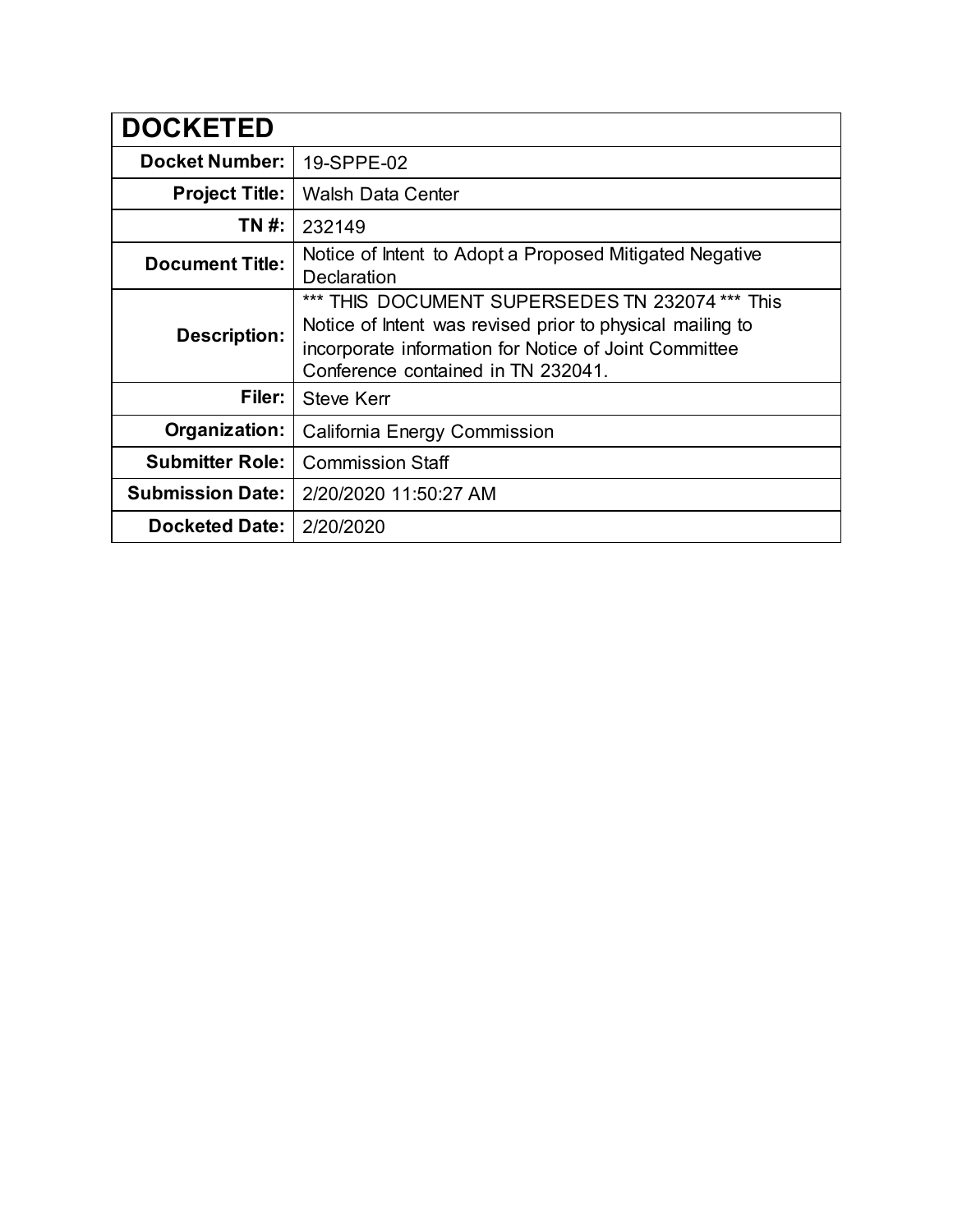CALIFORNIA ENERGY COMMISSION 1516 NINTH STREET SACRAMENTO, CA 95814-5512 www.energy.ca.gov



#### **NOTICE OF INTENT TO ADOPT A PROPOSED MITIGATED NEGATIVE DECLARATION**

Walsh Data Center (19-SPPE-02)

651 Walsh Partners, LLC (Applicant) filed an application with the California Energy Commission (CEC) on June 28, 2019 (TN 228877-2 and associated documents) requesting a Small Power Plant Exemption (SPPE) for the Walsh Backup Generating Facility (WBGF), which would provide up to 80 megawatts (MW) of backup generation support to the Walsh Data Center (WDC), collectively the "project", in Santa Clara, California. The project description was subsequently revised via a filing on January 31, 2020 (TN 231814) titled "Project Design Measures Numbered." Additional information regarding the project was provided in response to staff data requests, all of which can be accessed via the project docket (19-SPPE-02).

The CEC is responsible for reviewing, and ultimately approving or denying, all thermal power plants, 50 MW and greater, proposed for construction in California. The SPPE process allows applicants with thermal power plants between 50 and 100 MW to obtain an exemption from the CEC's jurisdiction and proceed with local permitting rather than requiring certification by the CEC. The CEC can grant an exemption if it finds that the proposed facility would not create a substantial adverse impact on the environment or energy resources. Section 25519(c) of the Public Resources Code designates the CEC as the California Environmental Quality Act (CEQA) lead agency, as provided in section 21165 of the Public Resources Code, for all thermal power plants that seek an exemption from the CEC's power plant certification process. CEQA requires the lead agency to consider the whole of the action; therefore, CEC staff has included the construction and operation of the data center in the environmental analysis of the backup generation facility.

This Notice of Intent is provided to inform parties, responsible agencies, and members of the public that CEC staff has proposed for adoption a Mitigated Negative Declaration for this project. Staff has prepared a Proposed Mitigated Negative Declaration (PMND) based upon the assessment of potential environmental impacts outlined in staff's Initial Study (IS). As discussed below, both of these documents are now available for public review.

#### **PROJECT DESCRIPTION**

The applicant proposes to construct and operate the project at 651 Walsh Avenue in Santa Clara, California. The project proposes to demolish the existing improvements on the site and construct the WDC building, the associated WBGF generator equipment yard, and an electrical substation. The WBGF would consist of 33 diesel fired generators that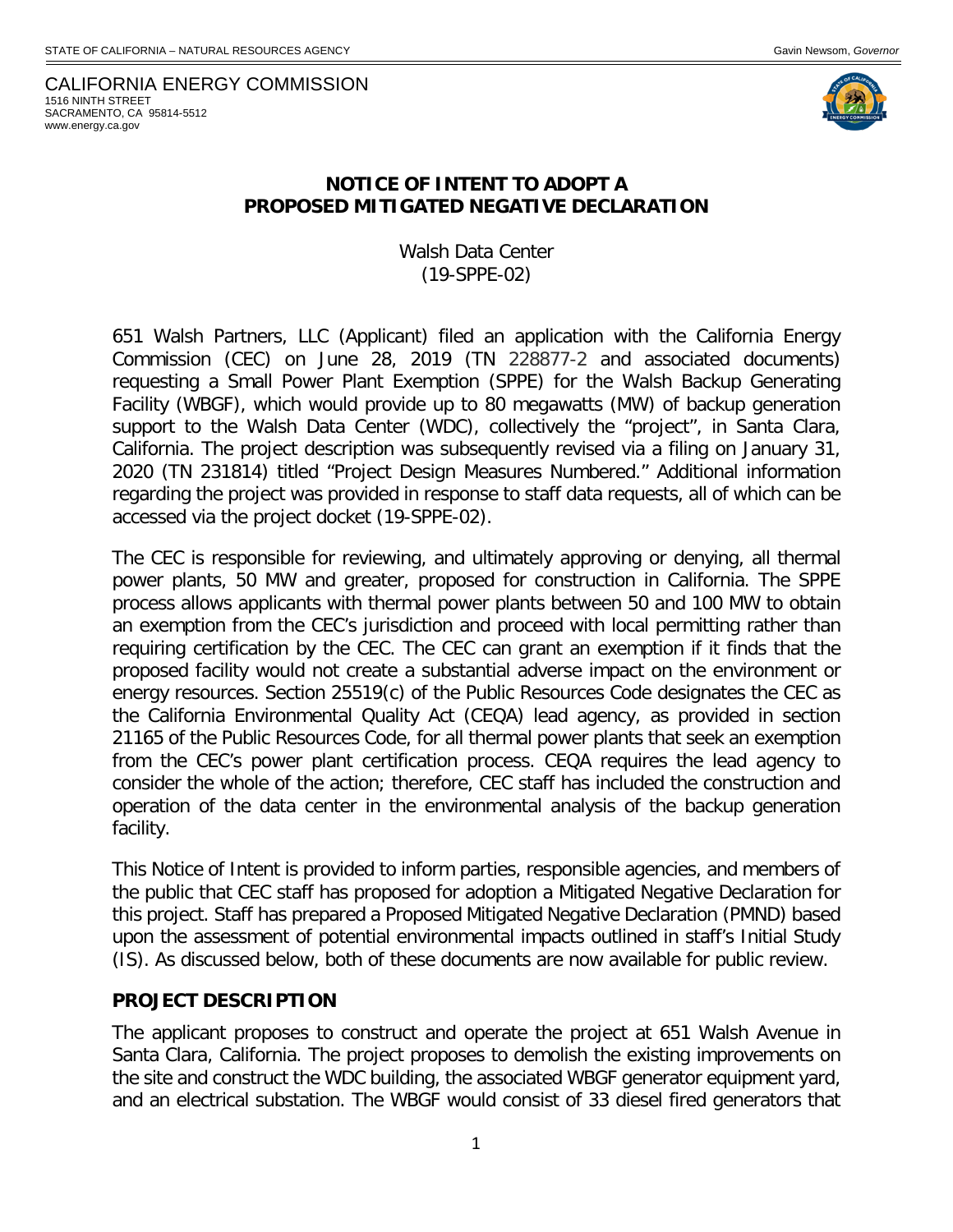would be used exclusively to provide backup generation to support the Critical Information Technology (IT) load of the server bays, mechanical cooling loads, and house power backup of the WDC. The maximum electrical load of the WDC would be up to 80 MW.

The WDC building has two attached components—a four-story Data Center Building where client servers and associated electrical equipment would be housed, and a threestory Power Base Building located on the site's frontage with Walsh Avenue which would include support facilities such as the building lobby, restrooms, conference rooms, office space, and customer space. The total WDC building size is 435,050 square feet.

The 33 backup generators would be located in a generation yard adjacent to the north side of the WDC building. Thirty-two 3-MW generators would be deployed in a two-level stacked configuration. Half (16) of the generators would be placed on a concrete slab and the other half (16) would be on a second level directly above the ground with the generators mounted on a steel support structure. Each backup generator is a fully independent package system with dedicated fuel tanks located on a skid below the bottom level generator. The top-level generators would each have a day tank, which is fed from the lower level belly fuel tank.

The generation yard would be electrically interconnected to the WDC building through a combination of underground and above ground cable bus to a location within the building that houses electrical distribution equipment. The additional 2-MW generator would be interconnected solely to the Power Base Building located on the WDC building southern side. The project includes the switchgear and distribution cabling to interconnect the generators to their respective interconnection points.

A new electrical substation would be constructed to the east of the data center, 17 feet from the eastern property line, which abuts the Union Pacific Railroad (UPRR) tracks. This new 90 megavolt amps (MVA) electrical substation would be a three-bay substation (three 30 MVA 60 kV-12kV step-down transformers). The substation would be capable of delivering electricity to the WDC from Silicon Valley Power (SVP) but would not allow any electricity generated from the WBGF to be delivered to the electrical grid.

## **HAZARDOUS WASTE SITES**

According to a review of the Envirostor and GeoTracker databases, the project site is listed on the hazardous materials sites compiled pursuant to Government Code section 65962.5. Volatile Organic Compounds (VOCs) were detected in the soil and soil vapor but were determined to have come from offsite along the eastern, western, and northern boundaries of the site. The sources of the VOCs from offsite have been successfully closed and remedied according to a Geotracker database search.

## **AIRPORT IMPACTS**

CEQA requires that prior to adoption of a mitigated negative declaration for a project located within the boundaries of a comprehensive airport land use plan, the lead agency must first consider whether the project will result in a safety hazard or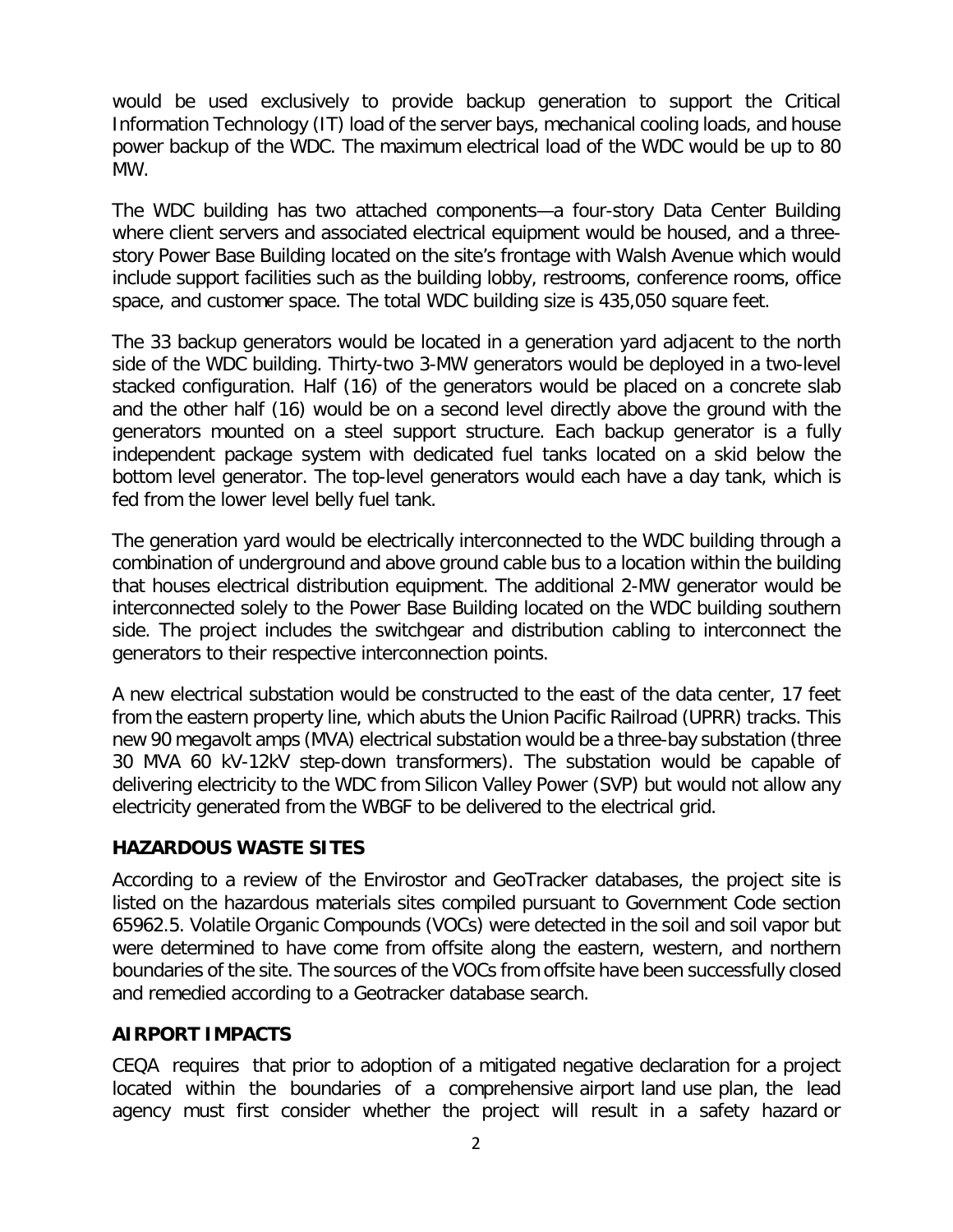noise problem for persons using the airport or for persons residing or working in the project area.[1](#page-3-0)

The project site is located approximately 0.3 mile west of the Norman Y. Mineta San Jose International Airport. This location is within the Airport Influence Area and subject to the Comprehensive Land Use Plan (CLUP) for the airport. The IS concluded that, although the WDC and WBGF would be inside the Traffic Pattern Zone, Turning Safety Zone, and Inner Safety Zone identified in the CLUP, the project structures, including the diesel exhaust stacks would not exceed Federal Aviation Administration obstruction standards. Additionally, the project's thermal plumes would not result in hazards to aircraft.

The IS also determined that noise from the WBGF would not combine with the airport's noise to expose people to excessive noise levels. Further, staff found the project consistent with the policies of safety, height, and noise contained within the CLUP. Staff therefore concludes that the WBGF will not result in a safety hazard or noise problem for persons using the airport or for persons residing or working in the project area.

# **STAFF CONCLUSIONS**

CEC staff has completed an independent review of the project. Staff concludes that the project, as mitigated, would not have a significant effect on the environment or energy resources. Staff concludes that implementation of the project design measures and mitigation measures detailed in the IS/PMND would be sufficient to ensure there would be no significant impacts from the construction or operation of the project.

## **AVAILABILITY OF DOCUMENTS**

The IS/PMND for the WDC, and all documents incorporated by reference, have been filed in the docket for this project, which can be found on the CEC's Walsh Data Center webpage at the following link: <https://ww2.energy.ca.gov/sitingcases/walsh/> (Click "Documents for this Proceeding" to find the IS/PMND and all other documents filed in the proceeding).

In addition, the CEC's Docket Unit has all documents filed in this proceeding. If you would like to obtain a physical copy of a document or documents, please contact the Docket Unit and specify you are looking for documents associated with proceeding 19-SPPE-03:

Docket Unit California Energy Commission 1516 9th Street, MS-4 Sacramento, CA 95814 (916) 654-5076 [docket@energy.ca.gov](mailto:docket@energy.ca.gov)

 $\overline{a}$ 

<span id="page-3-0"></span> $1$  CEQA Guidelines, § 15074, subd. (e).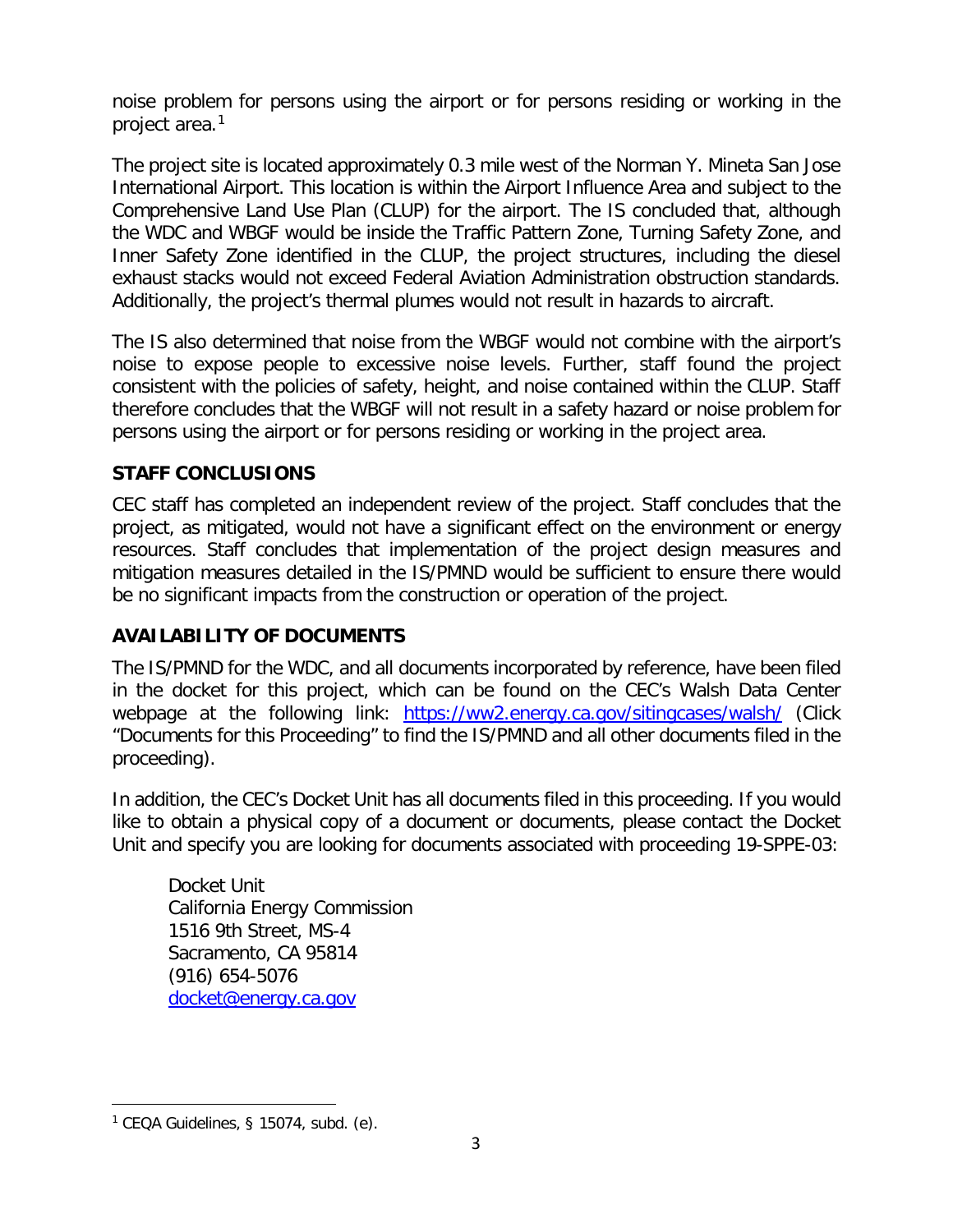A copy of the IS/PMND is available for review at the following additional locations:

| Northside Branch Library | City of Santa Clara Planning Division   |
|--------------------------|-----------------------------------------|
| 695 Moreland Way         | <b>Community Development Department</b> |
| Santa Clara, CA 95054    | 1501 Warburton Avenue                   |
|                          | Santa Clara, CA 95050                   |

This Notice of Intent has been mailed to owners and occupants of contiguous properties in accordance with CEQA Guidelines section 15072(b). Additionally, this Notice of Intent has been provided to responsible agencies, trustee agencies, the Santa Clara County Clerk, and organizations and individuals who have previously requested such notice. The IS/PMND was submitted to the State Clearinghouse for review by state agencies.

#### **PUBLIC COMMENTS**

The public review period for the IS/PMND begins on February 18, 2020. **Written comments will be accepted until 5:00 p.m. on March 23, 2020.** The preferred method for submitting comments is via the CEC's Walsh Data Center webpage: [https://ww2.energy.ca.gov/sitingcases/walsh/.](https://ww2.energy.ca.gov/sitingcases/walsh/)

Click on the "Comment on this Proceeding" link. Please provide your full name, any organization name, an email address, a reference to Docket No. 19-SPPE-02, and preferably put your comment in an attached document (.doc, .docx, or .pdf format). After checking the box to ensure that responses are generated by a human user and not a computer, click on the "Agree & Submit Your Comment" button to submit the comment to the CEC Docket Unit.

If you wish to mail written comments on the project, please submit them to the CEC Docket Unit. Please include the docket number (19-SPPE-02) for the Walsh Data Center project in the subject line or first paragraph of your comments and mail or hand-deliver them to the address listed above.

All written comments and materials filed with the Docket Unit will become a part of the public record of the proceeding. Additionally, comments may be posted on the Walsh Data Center webpage of the CEC's website.

In addition, the Committee assigned to conduct proceedings on the SPPE application has docketed a notice to conduct a status conference on Wednesday, February 26, 2020 at the Santa Clara Central Park Library, Margie Edinger Community Room, 2635 Homestead Road, Santa Clara, California, 95051, beginning at 12:30 p.m. Public comments will be taken at that time for those who wish to participate in person or via WebEx, the CEC's online meeting service. The Notice of Joint Committee Conference, including an agenda and remote access instructions, is available on the CEC's Walsh Data Center webpage as noted above under "Availability of Documents".